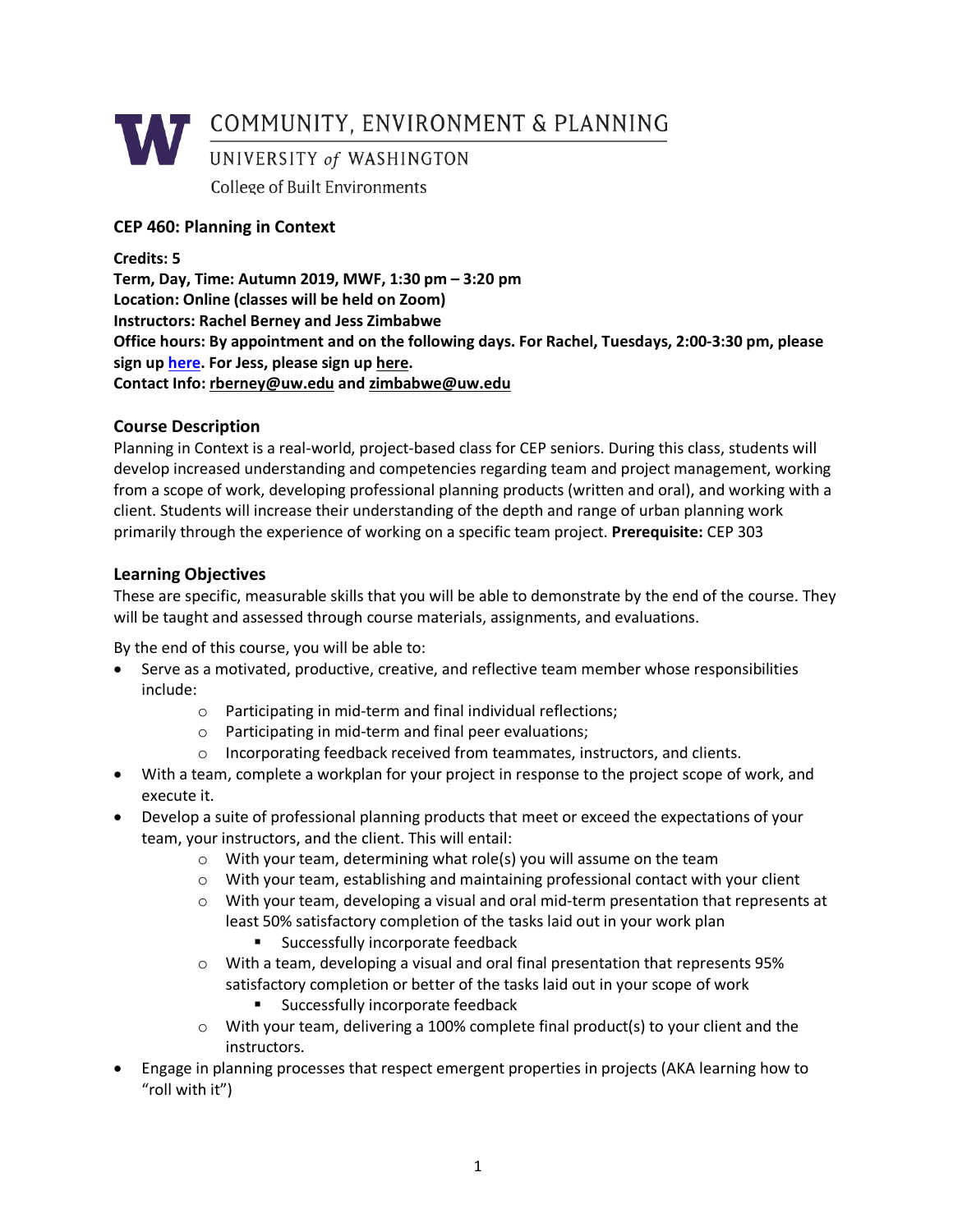# **Readings**

This course is project-based. Much of the reading you do will be specific to your project, and most teams will conduct a literature, project, and/or policy review for their topic. There will be a limited number of required readings for the whole class; these address general urban planning values, methods, challenges, and opportunities, and are intended to help us reflect on topics germane to the challenges of "planning in context." These readings will be posted on the Canvas site. Reading discussion will typically take place on Mondays.

# **Communication**

For general questions that cannot be answered by a thorough review of the syllabus or asking another classmate, we encourage you to use the **Q&A tab** on the class Canvas site. The Q&A is set up as a discussion thread. General questions and responses will be helpful for all to see.

**Email:** We will do our best to reply to emails within 48 hours, 72 hours over a weekend, and the work day following a holiday unless otherwise noted. We may not respond to questions during the 24 hours before an assignment is due – so plan ahead.

# **Technological Proficiency and Hardware/Software Required**

All students should be comfortable using Microsoft Word, Excel, and PowerPoint or equivalent programs. GIS and SketchUp proficiency may be useful. Basic knowledge of graphic design software (e.g., Adobe Illustrator, Photoshop, and InDesign) will also be helpful. All of these programs are available on the computers in the Digital Commons (Gould Hall basement).

# **Description and Assessment of Assignments**

Most of the "assignments" in this class are actually professional-level deliverables. Performance criteria include:

**Process**: clarity of, effectiveness of, participation in, and growth and development of. **Product**: clarity, logic, coherence, depth, legibility, professional quality, process made evident. **Presentation**: effectiveness, discussion of process, evaluation of what has been learned, effective visual and oral communication.

### 1. Professional Deliverables (70 points total)

Work Plan for team project (team product) - 15 points Mid-term presentation, 50% completion (team product) - 15 points Final presentation, 95% completion (team product) - 20 points Completed final report or equivalent for faculty and client (team product) - 20 points

2. Exercises & Reflections (15 points total)

Skills and project preferences survey (individual product) - 2 points Team bio (team product) - 3 points Midterm reflection & peer evaluation (individual product) – 5 points Final reflection & peer evaluation (individual product) - 5 points

3. Class & Team Participation (15 points total) In-class work – 10 points Team exit interview – 5 points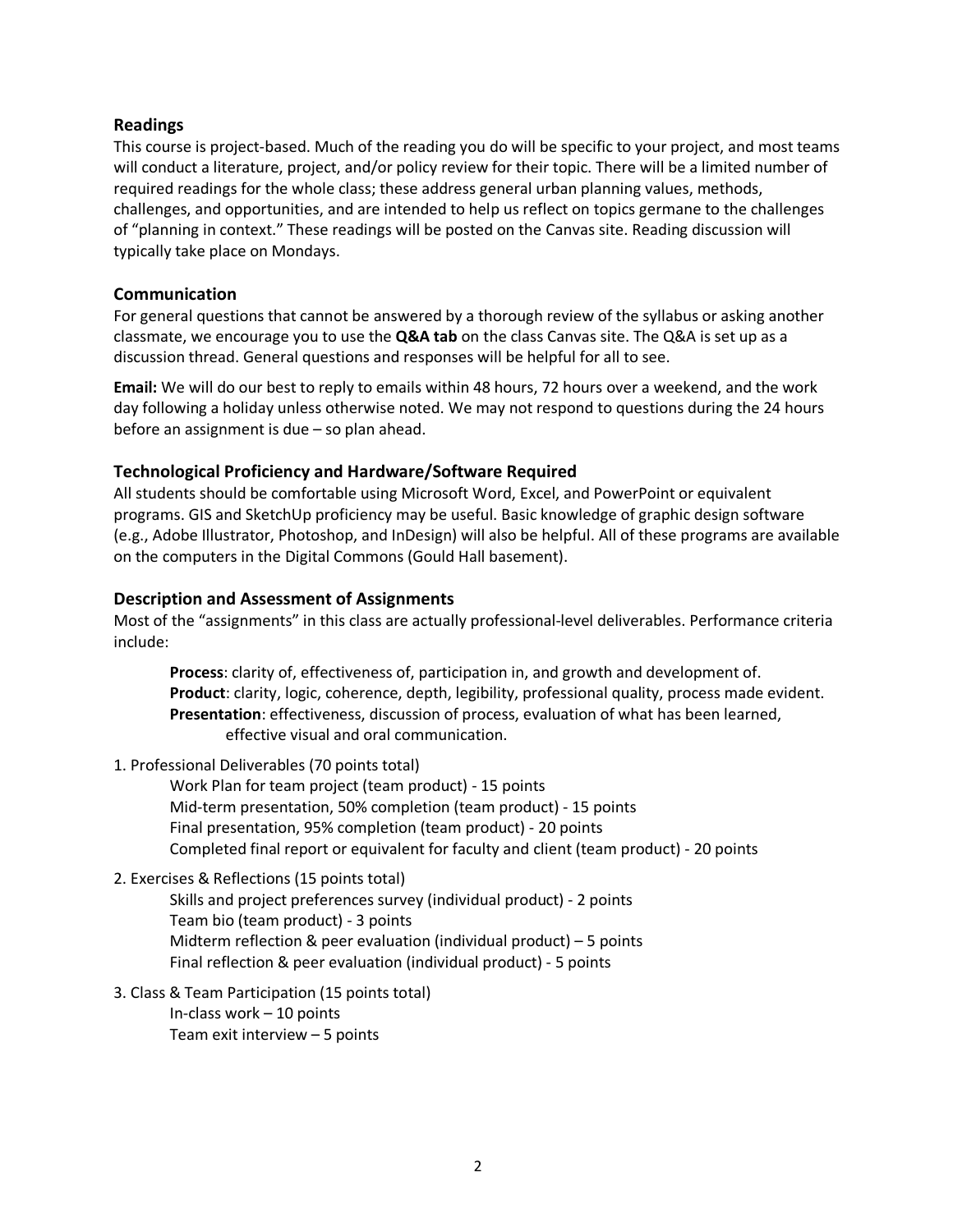# **Participation**

As a record of active participation and attendance, we will require the completion of small, in-class work products individually or in teams. For team work, all members will receive the same grade for the work product. To earn full credit for participation, all in-class work must be satisfactorily completed. In-class work may be assigned at any point during the class; students who miss the assignment due to arriving late, leaving early, or missing class will not have an opportunity to make up the work. Because of this, we will drop the two lowest in-class assignments for each student.

| <b>Assignment</b>                                                             | % of Grade |
|-------------------------------------------------------------------------------|------------|
| In-class work                                                                 | 10         |
| Skill and project preference survey (if you do not complete the survey by the | 2          |
| deadline you will be assigned to a project)                                   |            |
| Team bio                                                                      | 3          |
| Team work plan                                                                | 15         |
| Team mid-term presentation (presentation and content)                         | 15         |
| Individual mid-term reflection and peer evaluation                            | 5          |
| Team final presentation (presentation and content)                            | 20         |
| Individual final reflection and peer evaluation                               | 5          |
| Team final report or equivalent                                               | 20         |
| Team exit interview                                                           | 5          |
| Total                                                                         | 100        |

# **Grading Breakdown Summary**

# **Grading Scale**

Final course grades will be calculated using the UW grading scale unless any CEP policies supersede it.

| A  | $3.9 - 4.0$ | 95-100 points |
|----|-------------|---------------|
| А- | $3.5 - 3.8$ | 90-94 points  |
| B+ | $3.2 - 3.4$ | 85-89 points  |
| R  | $2.9 - 3.1$ | 80-84 points  |
| R- | $2.5 - 2.8$ | 75-79 points  |

**Outstanding Excellent** Competency achieved to high standard Competency achieved Below Competency

# **Grading, cont.**

Students taking the class for credit will need to earn at least 3.0 in order to receive credit.

### Per the CEP official grading policy:

*For those students receiving a traditional GPA-based evaluation, a written self-reflection must be provided by the student for review by the instructor, for all CEP core courses, at the conclusion of the quarter. Students who elect to take the CEP core courses on a credit/no credit basis will also be required to produce a written self-reflection to be presented to the instructor as a part of their core course final grading. In addition, it is required that credit/no credit students perform an exit interview with the instructor, during which time the student and instructor will discuss the student's achievement, progression, and performance throughout the course. During the interview students will provide their self-reflection and instructors will provide a written narrative evaluation of the student, both to be discussed during the allotted time.*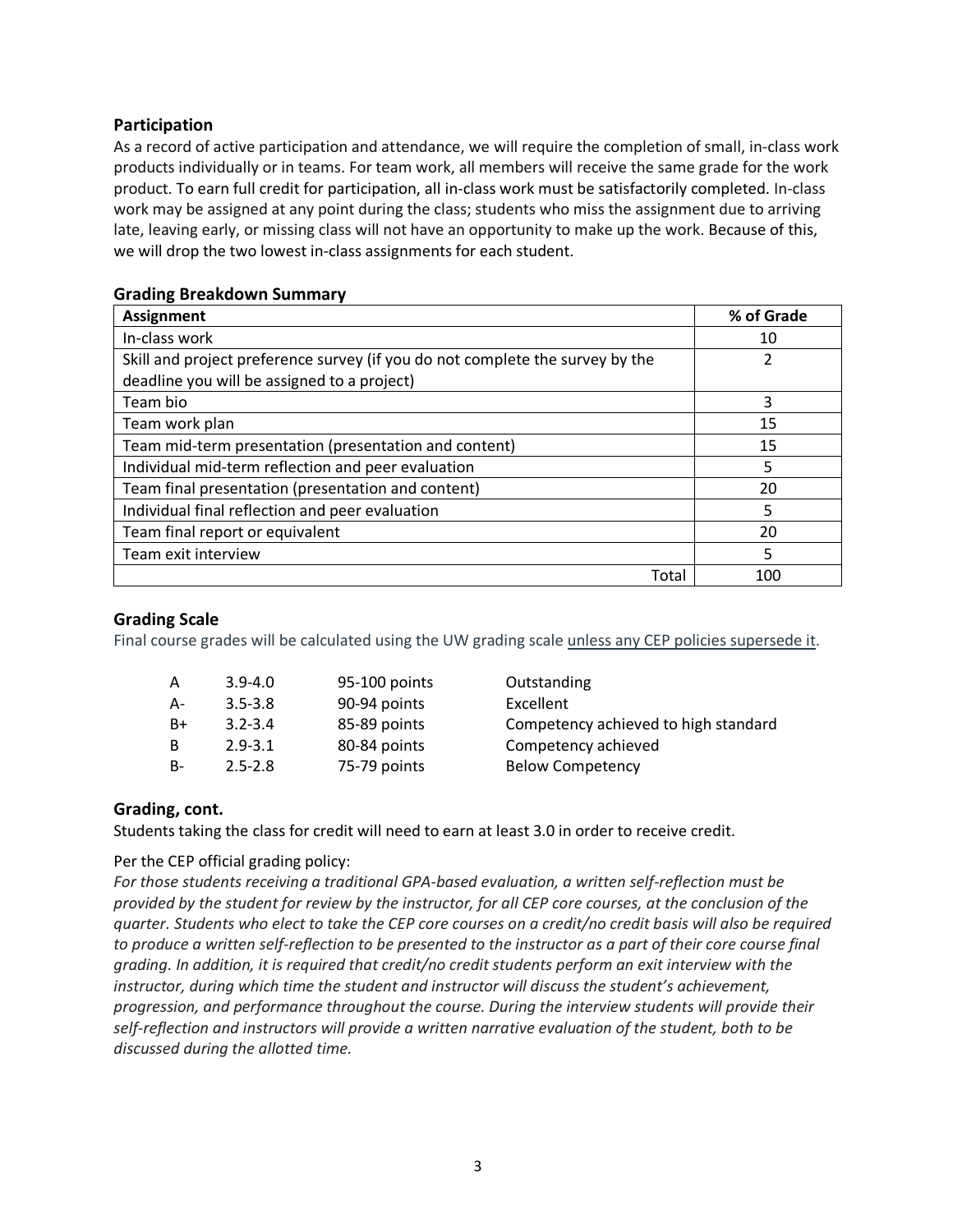*Any student, regardless of their chosen grading method, may request an exit interview with their instructor, to be held at an agreed-upon time. Any CEP instructor may require exit interviews from all students enrolled in their course, regardless of their chosen grading method, if they elect to build it in to their syllabus.*

*Note: This class requires a team exit interview with the instructors. To schedule an individual exit interview, please contact us early to arrange.*

# **Classroom Norms & Expectations**

#### **Equity, Diversity & Inclusion**

The University of Washington and the Department of Urban Design and Planning (UDP) believe that equity, diversity, and inclusion are integral to excellence.

#### UDP Mission

*UDP is striving to shift the culture of planning to engage and enhance diversity, equity, and inclusion, not just within the academic context, but also in the profession. We aspire to drive change not merely by responding to trends, but also by leading the change we seek*.

#### UDP Values

*Equity - Strive for fairness of results/outcomes rather than equal access to opportunity. Diversity - Vibrant and healthy community involves recognizing and supporting differences. Inclusion - Create an environment where everyone can participate and everyone belongs.*

In this class, we will value and honor diverse experiences and perspectives and strive to create a welcoming and respectful learning environment for all students. In this class, we will also respect the general goals of academic freedom and ensure that they are maintained. Differences of opinion, critical analysis, and honest feedback are welcomed, and should be expressed in a manner that supports the learning process.

### **Course-specific Policies**

#### *Assignment Submission*

All assignments must be uploaded as .docx, .pdf, or .ppt files to Canvas by 11:59 pm on the day due unless otherwise noted.

#### *Late Work*

Late work will be penalized by a 10% deduction in the assignment grade every 24 hours late unless due to an emergency situation excused by the instructors. Email us as soon as possible to discuss alternative arrangements due to an emergency.

### *Technology in the Classroom*

Computers and web-enabled devices are powerful and important learning tools. You will use them a lot throughout this class and the year, especially if COVID persists. Be aware of your screen time and take precautions to stretch, change your visual focus, and so forth on a regular basis. Consider taking notes manually (pen and paper), which has the added benefits of helping with learning and recall. Ample research demonstrates that we learn better when taking notes by hand and that multi-tasking is not a "thing" that humans do well.

Students who require a device to use for academic purposes have access to the UW Student Loaner Program, please visit http://be.washington.edu/spaces/computing/student-loaner-program/.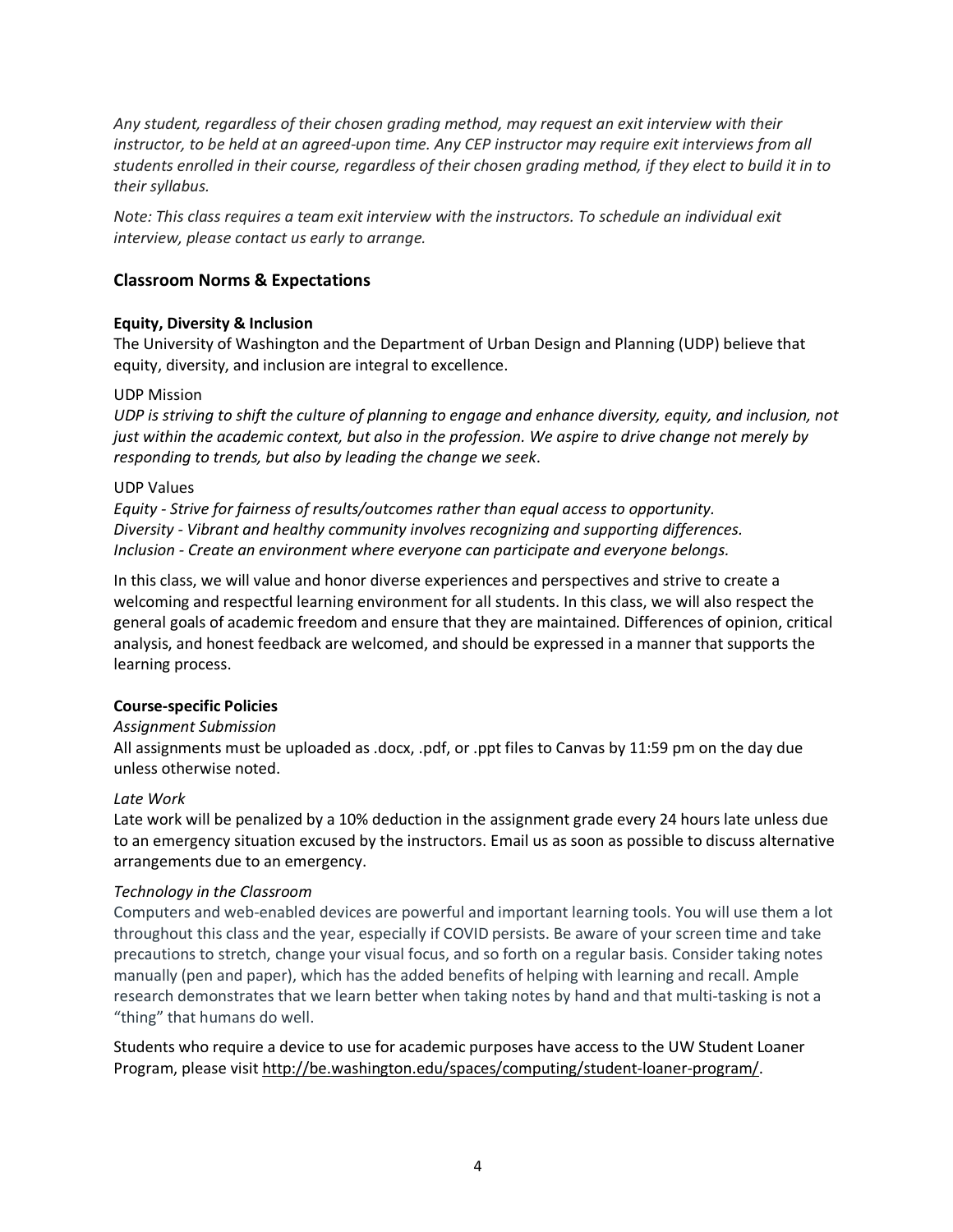### *Attendance*

Your attendance in class is needed to help ensure that you receive instruction and feedback on your work, maximize your ability to learn, and participate in activities with your team. If you have an emergency and can't make it to class, please let us know as soon as possible. Also see Participation above.

### *Religious Accommodations*

Washington state law requires that UW accommodate student absences or significant hardship due to reasons of faith or conscience, or for organized religious activities. The UW's policy, including more information about how to request an accommodation, is available at Religious Accommodations Policy (https://registrar.washington.edu/staffandfaculty/religious-accommodations-policy/). Accommodations must be requested within the first two weeks of this course using the Religious Accommodations Request form (https://registrar.washington.edu/students/religious-accommodations-request/)

#### **Course evaluation**

Formal course evaluation occurs at the end of the quarter university-wide. If you are experiencing a problem with the class, please let the us know as soon as possible, as we might be able to correct for changes if needed within the course of the class. We welcome ongoing feedback on how to create the best course experience.

# **Academic Conduct and Support Systems**

### **Academic Integrity**

The University of Washington expects students to know their responsibilities and to maintain the highest standards of academic conduct (WAC 478-121). Students are held responsible for any violation of the University of Washington Student Code irrespective of whether the violation was intentional or not. Students suspected of cheating or otherwise violating the misconduct code will be referred to the College disciplinary process.

**Plagiarism:** Plagiarism is the use of another person's words or ideas without proper citation. Plagiarism is considered a form of cheating at the University of Washington and can result in disciplinary action including and up to dismissal from the university. If you are unsure of what plagiarism is, or how to avoid it, please consult your instructor.

For more information on academic responsibility, including plagiarism and other forms of cheating, see http://depts.washington.edu/grading/pdf/AcademicResponsibility.pdf

If you feel that any of these standards are not being met by a fellow student or an instructor, you should discuss your concerns with the instructor or TA, or bring them to the attention of the Department Chair.

### **Academic Accommodations**

Your experience in this class is important to us. Students with disabilities are welcomed in this class. If you would like to request academic accommodations due to a disability, please contact Disability Resources for Students (DRS), 448 Schmitz, 206-543-8924 (V) or 206-543-8925 (TTY). More information is available at https://depts.washington.edu/uwdrs.

If you have already established accommodations with Disability Resources for Students (DRS), please communicate your approved accommodations at your earliest convenience so we can discuss your needs in this course.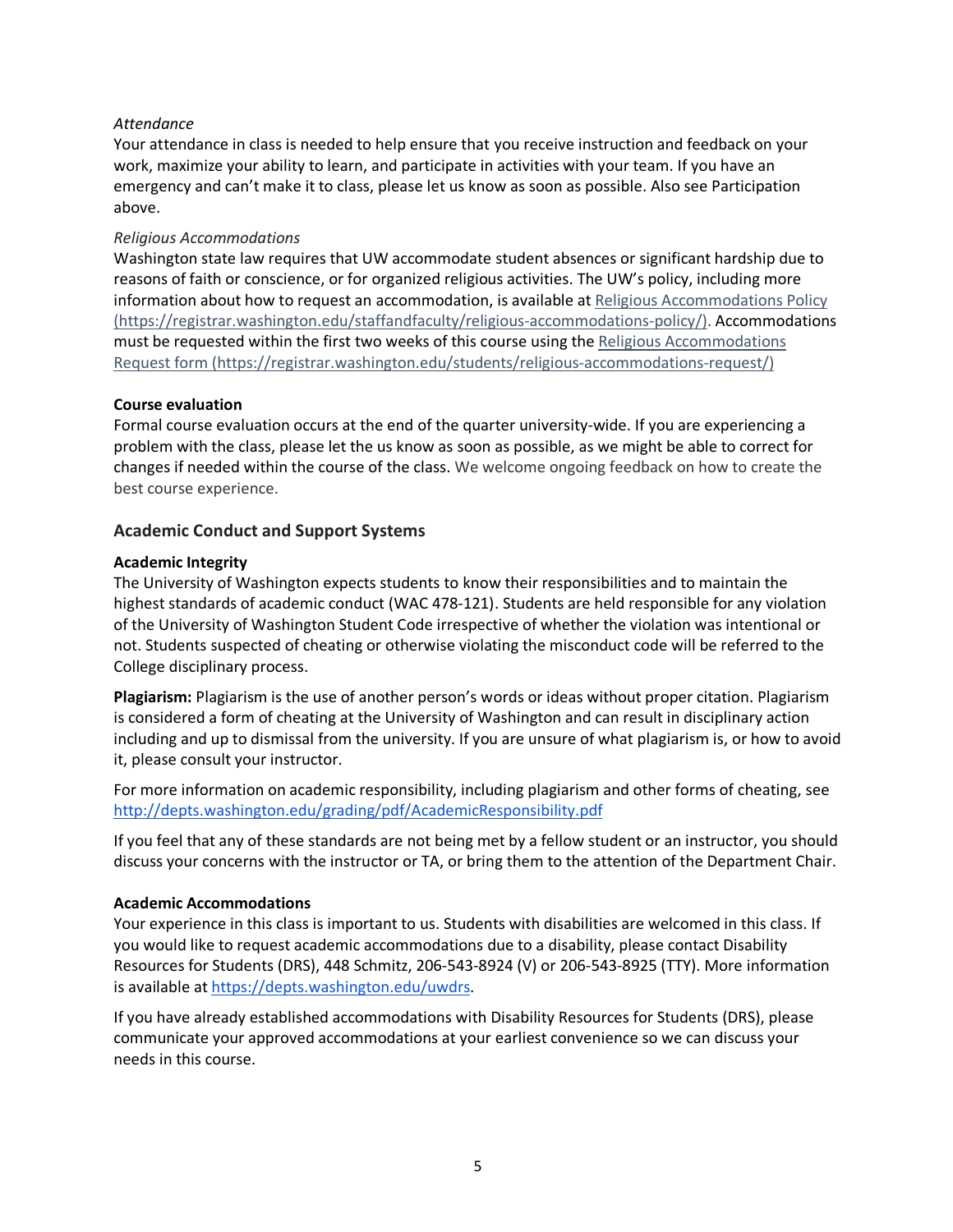If you have not yet established services through DRS, but have a temporary health condition or permanent disability that requires accommodations (conditions include but not limited to; mental health, attention-related, learning, vision, hearing, physical or health impacts), you are welcome to contact DRS at 206-543-8924 or uwdrs@uw.edu or disability.uw.edu. DRS offers resources and coordinates reasonable accommodations for students with disabilities and/or temporary health conditions. Reasonable accommodations are established through an interactive process between you, your instructor(s) and DRS. It is the policy and practice of the University of Washington to create inclusive and accessible learning environments consistent with federal and state law.

### **Support System**

*UW Student Wellbeing - https://wellbeing.uw.edu/topic/mental-health/*

*UW Food Pantry,* https://www.washington.edu/anyhungryhusky/the-uw-food-pantry/ Poplar Hall 210, 1311 NE 41st St *UW Leadership Without Borders*, undocu@uw.edu or (206) 685-6301 *UW Office of the Ombud,* ombuds@uw.edu or (206) 543-6028. *UW Police – Emergencies 911, Non-emergencies (206) 685-UWPD (8973) UW Police Department Victim Advocate* – (206) 543-9337 or UWPDAdvocate@uw.edu *UW Q Center,* HUB 315 *UW SafeCampus –* Emergencies 911, (206) 685-7233 (available 24/7) *UW Sexual Assault Resources,* http://www.washington.edu/sexualassault/ *UW Student Counseling Center – (206)* 543-1240, 401 Schmitz Hall, http://www.washington.edu/counseling/ *UW Title IX Investigation Office – (206) 616-5334 or tixinv@uw.edu*

*Crisis Connections* – 1 (866) 427-4747 (Seattle area, mental health) *National Sexual Assault Telephone Hotline – 1 (800)-656-4673 National Suicide Prevention Lifeline – 1 (800) 273-8255,* www.suicidepreventionlifeline.org *Roots Young Adult Shelter* – (206) 632-1635 or rootsinfo.org